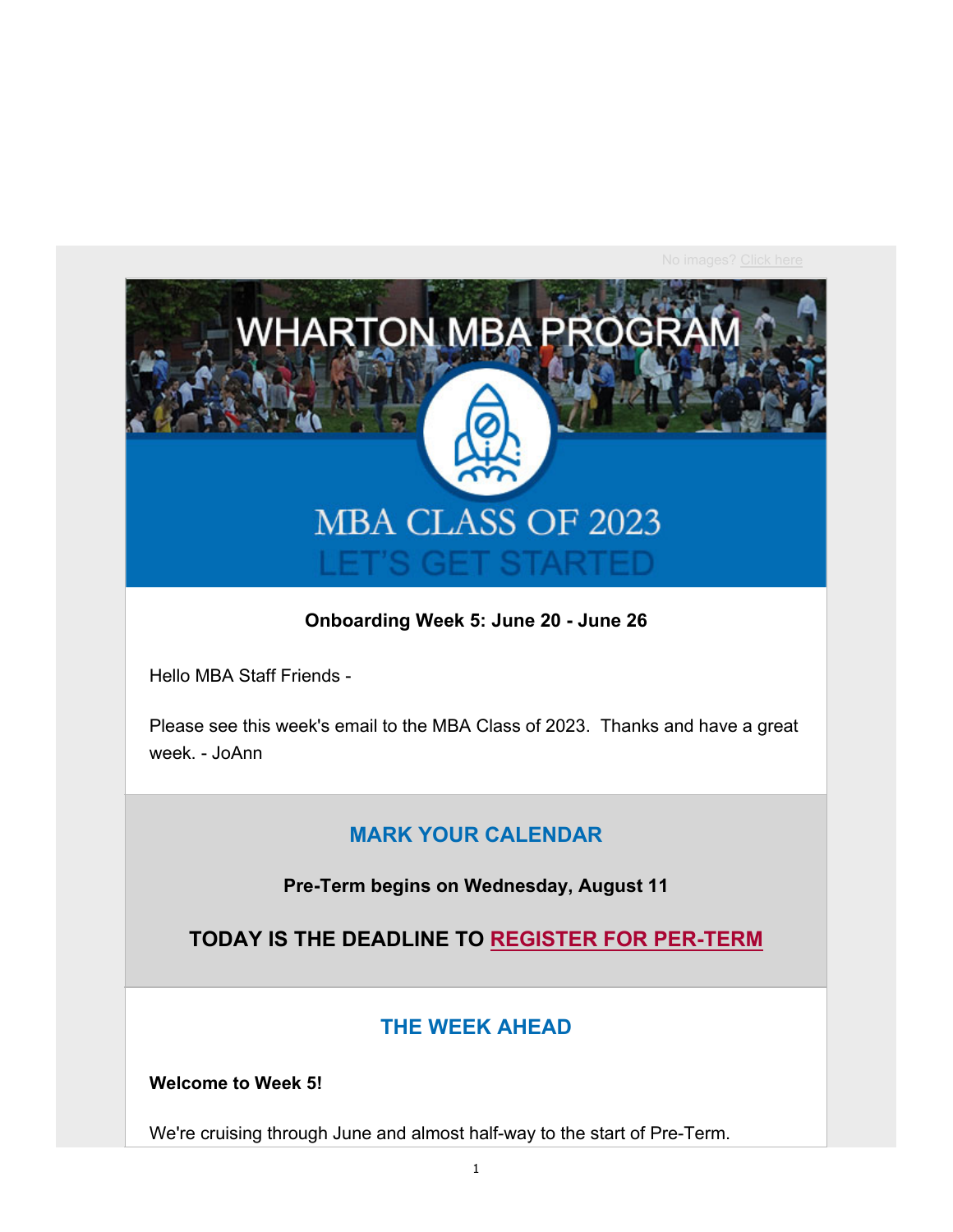### **PRE-TERM SCHEDULE IS NOW AVAILABLE**

This schedule is meant to help you determine you general schedule during Pre-Term (and may be subject to change). You will receive your personal Pre-Term schedule with specific dates, times, and locations of events at the beginning of Pre-Term. Please submit a Conflict Request Form ASAP if you have reason to believe you have a scheduling issue.

Just a reminder that we've created a Google calendar - Live Onboarding Schedule WG23 - of all live Onboarding sessions.

Finally, the MBA Class of 2023 website is a great resource for all the things you need to know as you get ready to join us this August.

## **Live Events**

#### *Live Onboarding Schedule WG23*

#### **Friday, June 25, 12:00 PM: Penn Violence Prevention**

Penn Violence Prevention Penn Violence Prevention engages the Penn community in the prevention of sexual violence, relationship violence, stalking, and sexual harassment on campus. Join PVP as we review the confidential resources available at Penn, deepen our understanding of interpersonal violence and harassment, and learn how to support peers and become active bystanders within the Wharton community.

**This event will take place in the MBA Class of 2023 group in HQ.**

 **Monday, June 28, 11:00 AM: Meet the McNulty Leadership Team** Meet the McNulty Leadership team and learn how you will engage with them during your MBA experience.

**This event will take place in the MBA Class of 2023 group in HQ.**

# **Onboarding Videos**

*Repository of Onboarding Videos*

- MBA Writing Requirement
- Waivers and Placement Process

## **Upcoming Checklist Items**